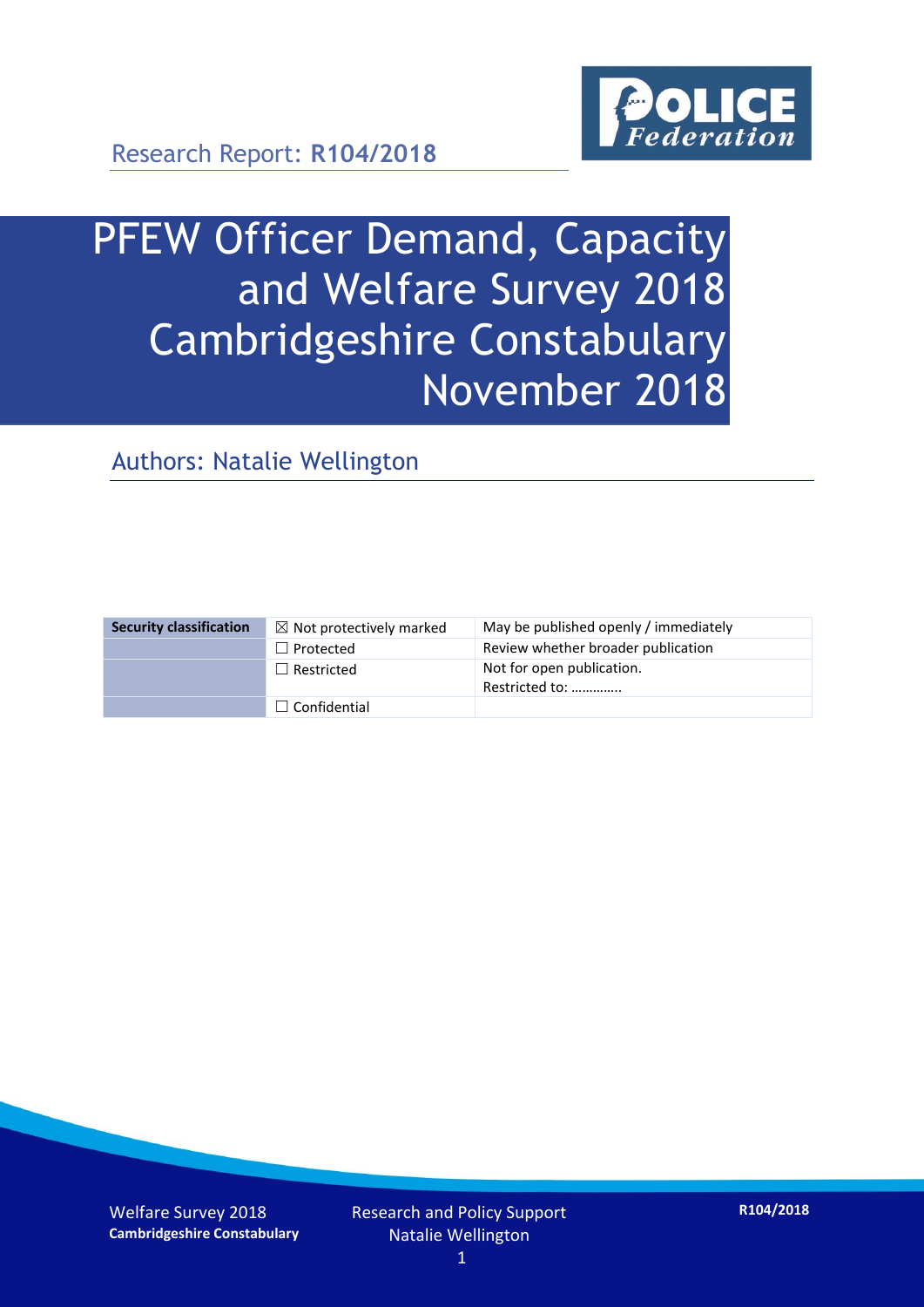### **FOREWORD**

#### **INTRODUCTION**

Over the last decade, the impact of reducing policing budgets on officer numbers has been considerable, with a 15% fall in officer numbers over a seven year period from a high of 142,056 in 2009 to 121,010 in March 2018. $^{\mathrm{i}}$  Evidence from a focus group study conducted by the PFEW<sup>ii</sup> highlighted that these reductions may be having a negative effect on officers individual wellbeing. It was within this context that the Police Federation of England and Wales (PFEW) began a biennial Demand, Capacity and Welfare Survey. The 2018 PFEW Officer Demand, Capacity and Welfare Survey is the second iteration of the survey.

This report provides a summary of responses to key questions from the 2018 PFEW Officer Demand, Capacity and Welfare Survey from respondents in Cambridgeshire Constabulary.

Where appropriate, details of average responses from last year, or the police service as a whole, are also presented. However, differences across these figures have not been tested to assess whether they are statistically significant<sup>1</sup>; therefore any and all differences reported are for guidance only and must be treated with caution.

Force rankings have not been included, because not all differences are statistically significant. In addition, forces with fewer than 100 respondents were not provided with a force level report as their sample size was too small to be representative of the force as a whole and may have enabled identification of individuals based on their demographics.

Please be aware that the total number of responses for each item may vary slightly as not all items were answered by all respondents, and all percentages are rounded to the nearest whole number. In addition, the actual differences between any and all groups may be quite small and these details should be considered when interpreting the data.

Welfare Survey 2018 **Cambridgeshire Constabulary**

-

 $<sup>1</sup>$  As all the data are derived from samples of the population, rather than the whole population, percentage figures calculated are strictly</sup> speaking estimates, rather than exact measures. This means that every figure has a margin of error associated with it. Hence a very small percentage difference year on year may be due to sampling, rather than to actual changes.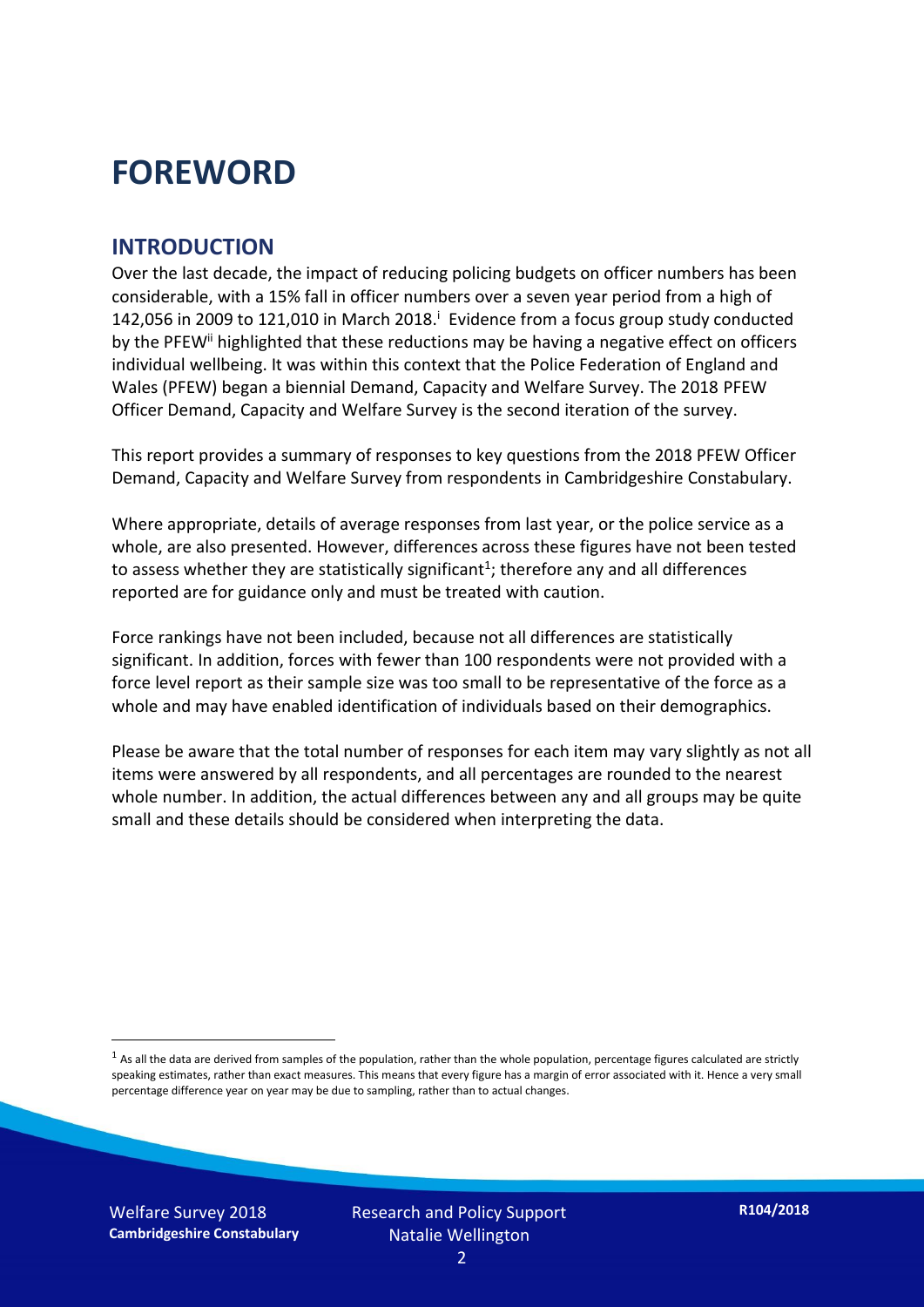#### **RESPONSE RATES AND DEMOGRAPHICS**

Survey responses were gathered over a six-week period between August and September 2018. All officers of the federated ranks in England and Wales were eligible to participate.

Analyses were conducted on a sample of 18,100 responses drawn from all 43 forces across England and Wales.<sup>2</sup> The national response rate for the 2018 survey was 15%.

Overall 4% of respondents (n=788) to the survey declined to state which force they belonged to. These responses have been included within the national data but are excluded from force-level analyses.

213 responses were received from Cambridgeshire Constabulary, representing a response rate of around 16%.<sup>3</sup> The margin of error for this report has been calculated using the size of the sample and the population. At a 95% confidence level, this force report has a 6% margin of error. If the margin of error is less than 5%, it can be considered to be within the normal bounds of academic rigor.<sup>4</sup> If this threshold has not been met, the results from this report must be interpreted with caution.

65% of responses from Cambridgeshire Constabulary were received from male officers and 33% of responses were from female officers. The other 2% preferred not to say or identified in another way. In regards to rank, 74% of respondents from Cambridgeshire Constabulary were Constables, 21% were Sergeants, 4% were Inspectors, and 0% were Chief Inspectors. 5% of responses from Cambridgeshire Constabulary were received from Black and Minority Ethnic (BME) officers.

-

 $2$  Data were removed where the respondent indicated they were not currently a police officer or they gave implausible answers – for full exclusion criteria, please see the full report.

<sup>3</sup> Based on March 2018 Home Office figures of officer headcount, for full details please see item ii in the reference section.

<sup>4</sup> The generally accepted academic standards is a 95% confidence level with a 5% (or less) margin of error.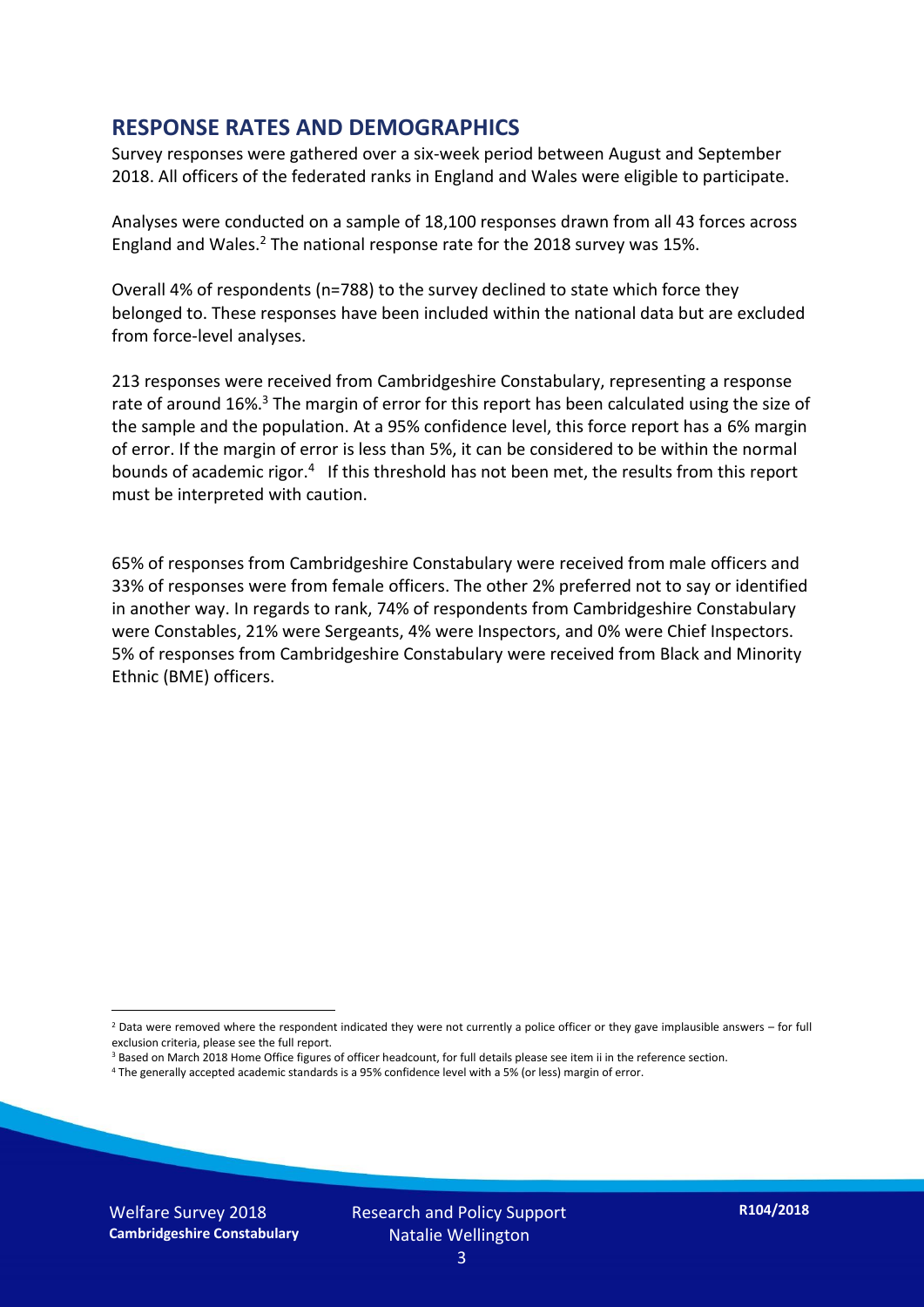### **INFOGRAPHIC**



#### **Who responded?**

**213** responses were received from Cambridgeshire Constabulary, representing a **16%** response rate



Welfare Survey 2018 **Cambridgeshire Constabulary** Research and Policy Support Natalie Wellington 4

**R104/2018**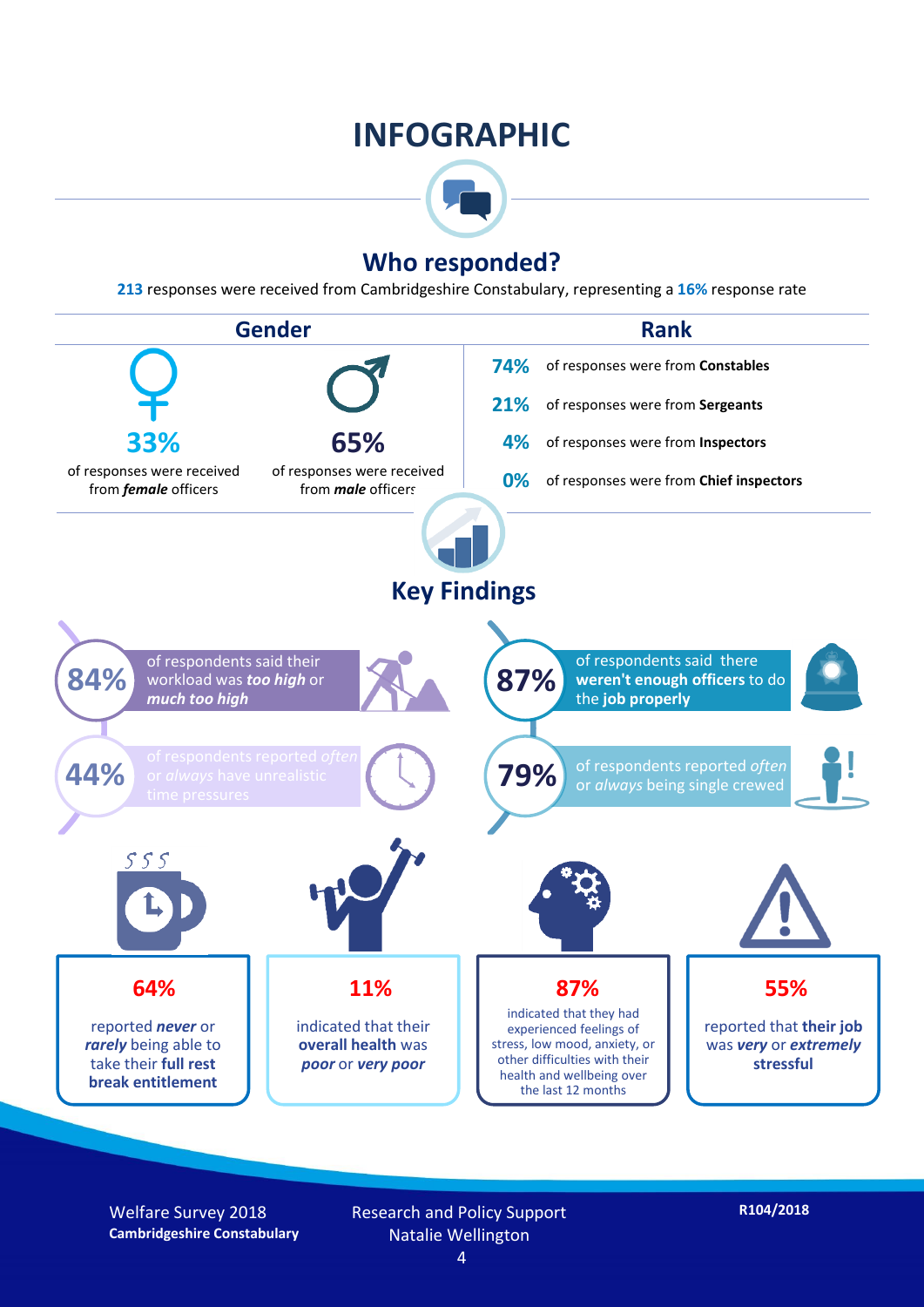### **Executive Summary**

- **213** responses were received from Cambridgeshire Constabulary, representing a response rate of around **16%**.
- The average (mean) rating for overall Job satisfaction for respondents from Cambridgeshire Constabulary was **3/10.**
- Frequent single crewing (often or always) was reported by **79%** of respondents from Cambridgeshire Constabulary.
- **64%** of respondents from Cambridgeshire Constabulary reported *never* or *rarely* being able to take their **full rest break entitlement***; higher than* the proportion in 2016.
- **84%** of respondents from Cambridgeshire Constabulary said their **workload** was *too high* or *much too high; higher than* the proportion in 2016.
- **44%** of respondents from Cambridgeshire Constabulary reported *often* or *always* **having unrealistic time pressures***; higher than* the proportion in 2016.
- **87%** of respondents from Cambridgeshire Constabulary said there **weren't enough officers to do the job properly***; higher than* the proportion in 2016.
- **4%** said that they had **enough time engage in proactive policing** in their team/unit*; lower than* the proportion in 2016.
- **11%** of respondents from Cambridgeshire Constabulary indicated that their **overall health** was *poor* or *very poor.*
- **87%** of respondents from Cambridgeshire Constabulary indicated that they had **experienced feelings of stress, low mood, anxiety, or other difficulties with their health and wellbeing** over the last 12 months.
- **55%** of respondents from Cambridgeshire Constabulary reported that their job was *very* or *extremely* **stressful***; higher than* the proportion in 2016.
- **20%** of Cambridgeshire Constabulary respondents reported that they had suffered **one or more injuries** that required medical attention as a result of **work-related violence** in the last year.
- **12%** of Cambridgeshire Constabulary respondents reported that they had suffered **one or more injuries** that required medical attention as a result of **work-related accidents** in the last year.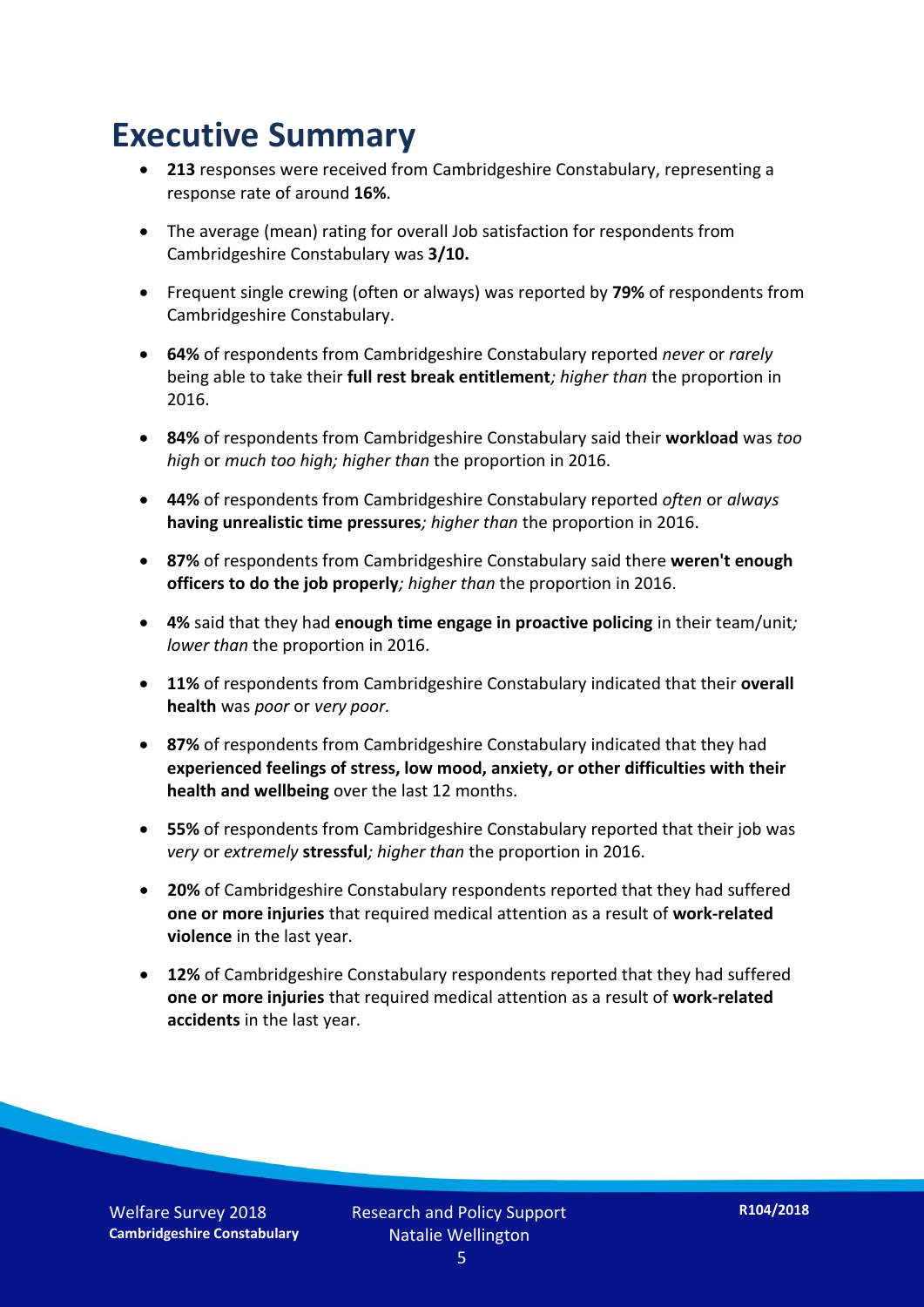**28%** of respondents from Cambridgeshire Constabulary felt that someone would be **treated differently (in a negative way)** if they disclosed difficulties with their mental health and wellbeing; *lower than* the proportion in 2016.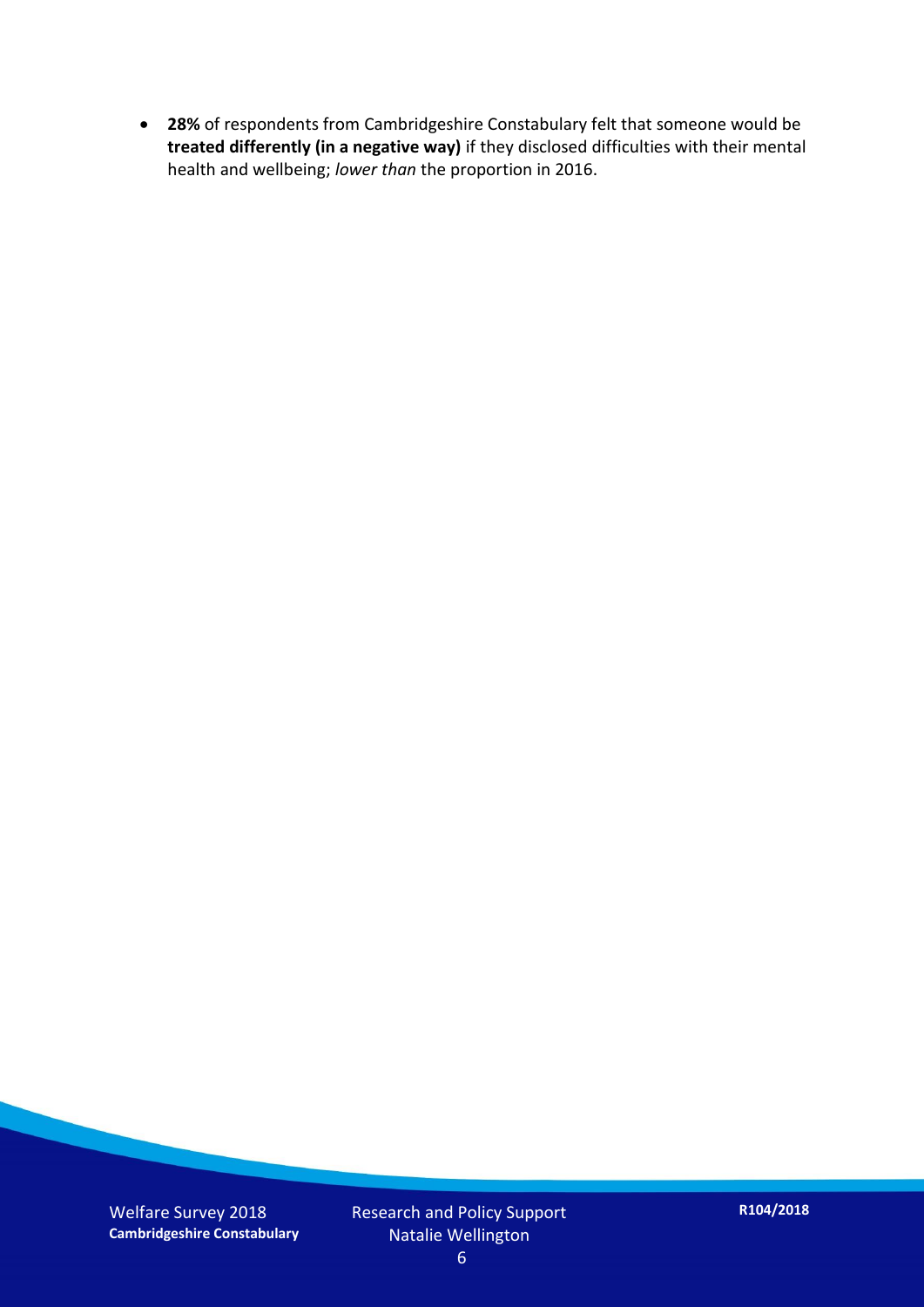## **1. WORKING ARRANGEMENTS**

#### **1.1. OVERALL JOB SATISFACTION**

Respondents were asked to rate their overall job satisfaction between 0 and 10, where 0 was 'not at all satisfied' and 10 was 'completely satisfied.'

The average (mean) rating for overall job satisfaction for respondents from Cambridgeshire Constabulary was 3/10 (range 0-9), with 39% of respondents reporting an overall job satisfaction rating of 2 or less.

This can be compared to the National average of 4/10, and 32% of respondents reported an overall job satisfaction rating of 2 or less.

#### **1.2. SHIFTS**

5% of respondents from Cambridgeshire Constabulary reported that their formal shift duration was more than the 8-10 hours advised by the Health and Safety Executive<sup>iii</sup> and the Police Negotiating Board,<sup>iv</sup> and 3% of respondents indicated a shift length of 12 hours or more.

7% of the national sample indicated that their formal shift duration was more than 8-10 hours, and 5% indicated a shift length of 12 hours or more.

#### **1.3. SINGLE CREWING**

Among respondents from Cambridgeshire Constabulary, for whom this item was applicable, 79% reported being single crewed either *often* or *always* over the previous 12 month period. This can be compared with 75% of respondents from the national sample.

#### **1.4. BREAKS, REST DAYS AND ANNUAL LEAVE**

64% of respondents from Cambridgeshire Constabulary reported *never* or *rarely being* able to take their full rest break entitlement, and 82% reported having had two or more rest days cancelled in the previous 12 month period. In addition, 30% of respondents from Cambridgeshire Constabulary told us that they have not been able to take their full annual leave entitlement in the previous 12 month period.

Historical comparison for items relating to breaks, rest days and annual leave for **Cambridgeshire Constabulary**, are provided in Table 1.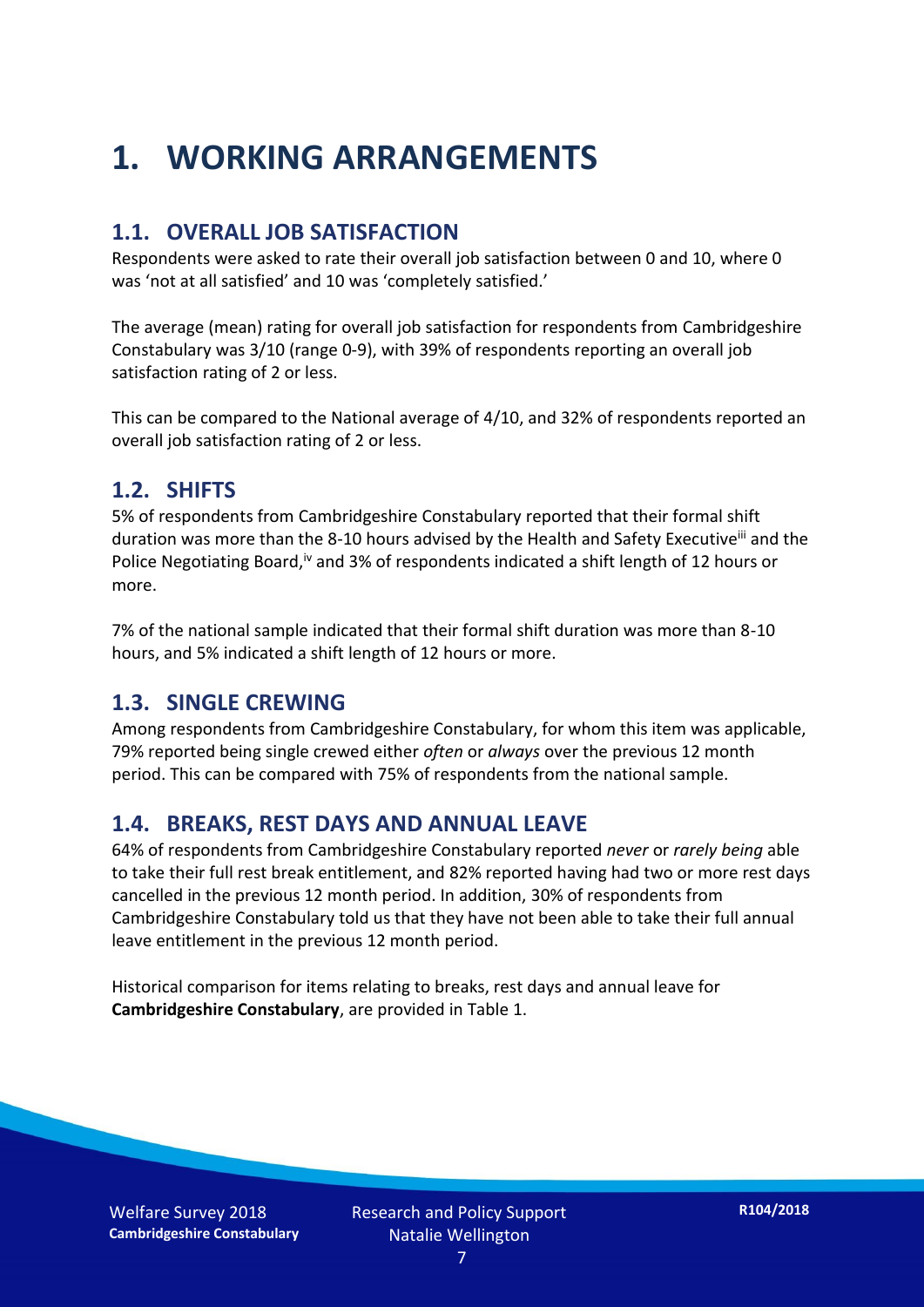| Table 1: Force level figures for breaks, rest days and<br>annual leave     | 2016 | 2018 |
|----------------------------------------------------------------------------|------|------|
| Reported being never or rarely able to take full rest<br>break entitlement | 60%  | 64%  |
| Reported having 2 or more rest days cancelled in the<br>previous 12 months | 84%  | 82%  |
| Reported being unable to take their full annual leave<br>entitlement       | 19%  | 30%  |

Historical comparisons for items relating to breaks, rest days and annual leave for the **police service as a whole**, are provided in the table below.

| Table 2: National figures for breaks, rest days and<br>annual leave        | 2016 | 2018 |
|----------------------------------------------------------------------------|------|------|
| Reported being never or rarely able to take full rest<br>break entitlement | 53%  | 52%  |
| Reported having 2 or more rest days cancelled in the<br>previous 12 months | 76%  | 67%  |
| Reported being unable to take their full annual leave<br>entitlement       | 33%  | 31%  |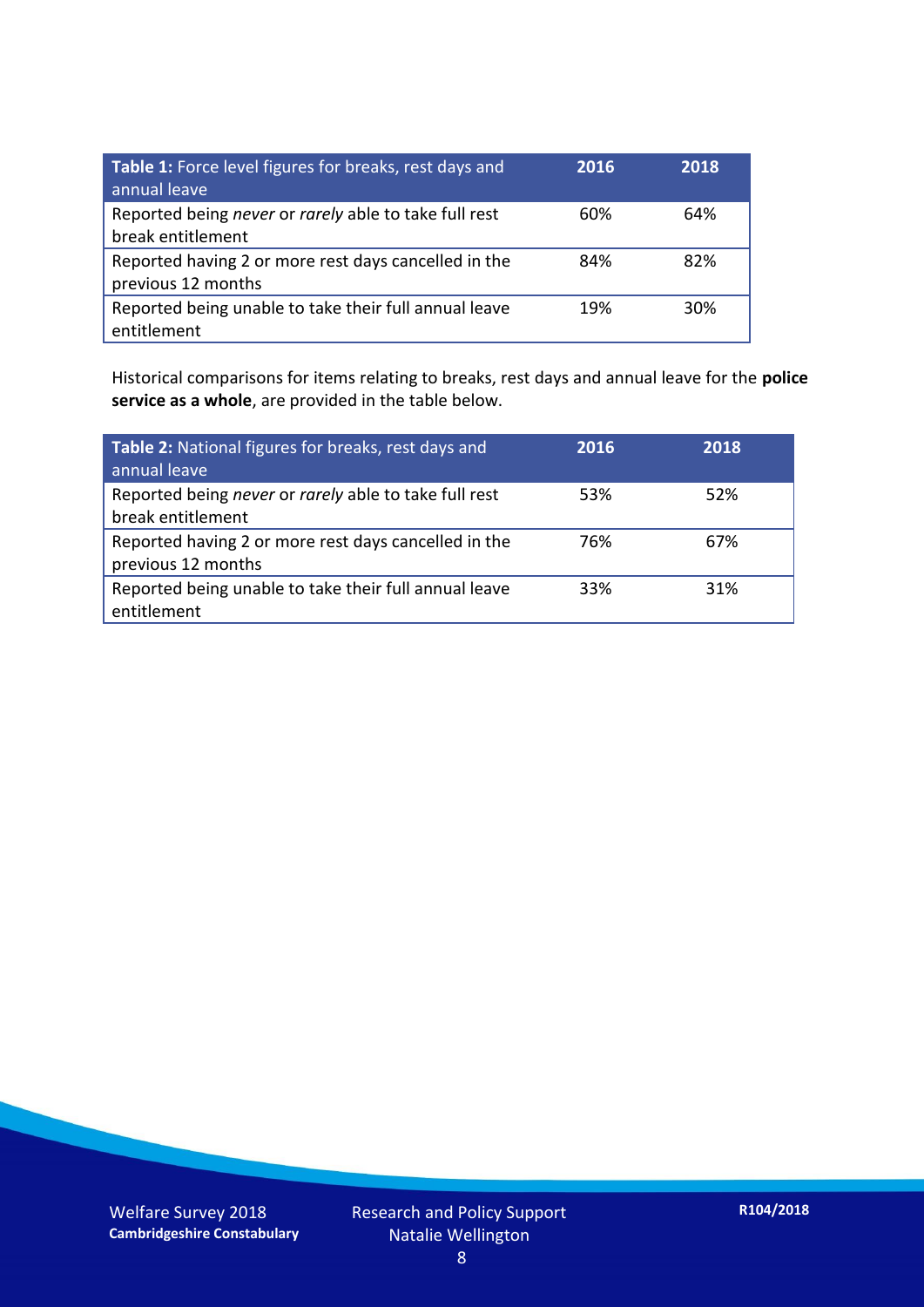## **2. DEMAND**

#### **2.1. WORKLOAD**

84% of respondents from Cambridgeshire Constabulary told us that their workload is currently *too high*, or *much too high* – *higher than* the proportion from the national sample (72%) and *higher than* the proportion reported by Cambridgeshire Constabulary in the 2016 Demand, Capacity and Welfare Survey.

#### **2.2. HSE MANAGEMENT STANDARDS**

The UK Health and Safety Executive published the Management Standards Indicator Tool (MSIT) to assist organisations in the assessment of workers exposure to dimensions of the psychosocial work environment that, if not properly managed, can lead to harm to health.<sup>v</sup> The 25-item version of the MSIT<sup>vi</sup> contains four items that measure job demands, which were included as part of the Demand, Capacity and Welfare Survey.

41% of respondents from Cambridgeshire Constabulary told us that they *often* or *always* have unachievable deadlines, and 64% that they *often* or *always* have to neglect some tasks because they have too much to do.

Historical comparisons for the MSIT job demand items for **Cambridgeshire Constabulary** are provided in the table below.

| Table 3: Force level figures for HSE MSIT job demands | 2016 | 2018 |
|-------------------------------------------------------|------|------|
| Often or always have unrealistic time pressures       | 32%  | 44%  |
| Often or always pressured to work long hours          | 25%  | 38%  |
| Often or always have to neglect some tasks because    | 43%  | 64%  |
| they have too much to do                              |      |      |
| Often or always have unachievable deadlines           | 24%  | 41%  |

Historical comparison for the MSIT job demand items for the **police service as a whole**, are provided in the table below.

| Table 4: National figures for HSE MSIT job demands | 2016 | 2018 |
|----------------------------------------------------|------|------|
| Often or always have unrealistic time pressures    | 35%  | 40%  |
| Often or always pressured to work long hours       | 26%  | 29%  |
| Often or always have to neglect some tasks because | 43%  | 54%  |
| they have too much to do                           |      |      |
| Often or always have unachievable deadlines        | 29%  | 38%  |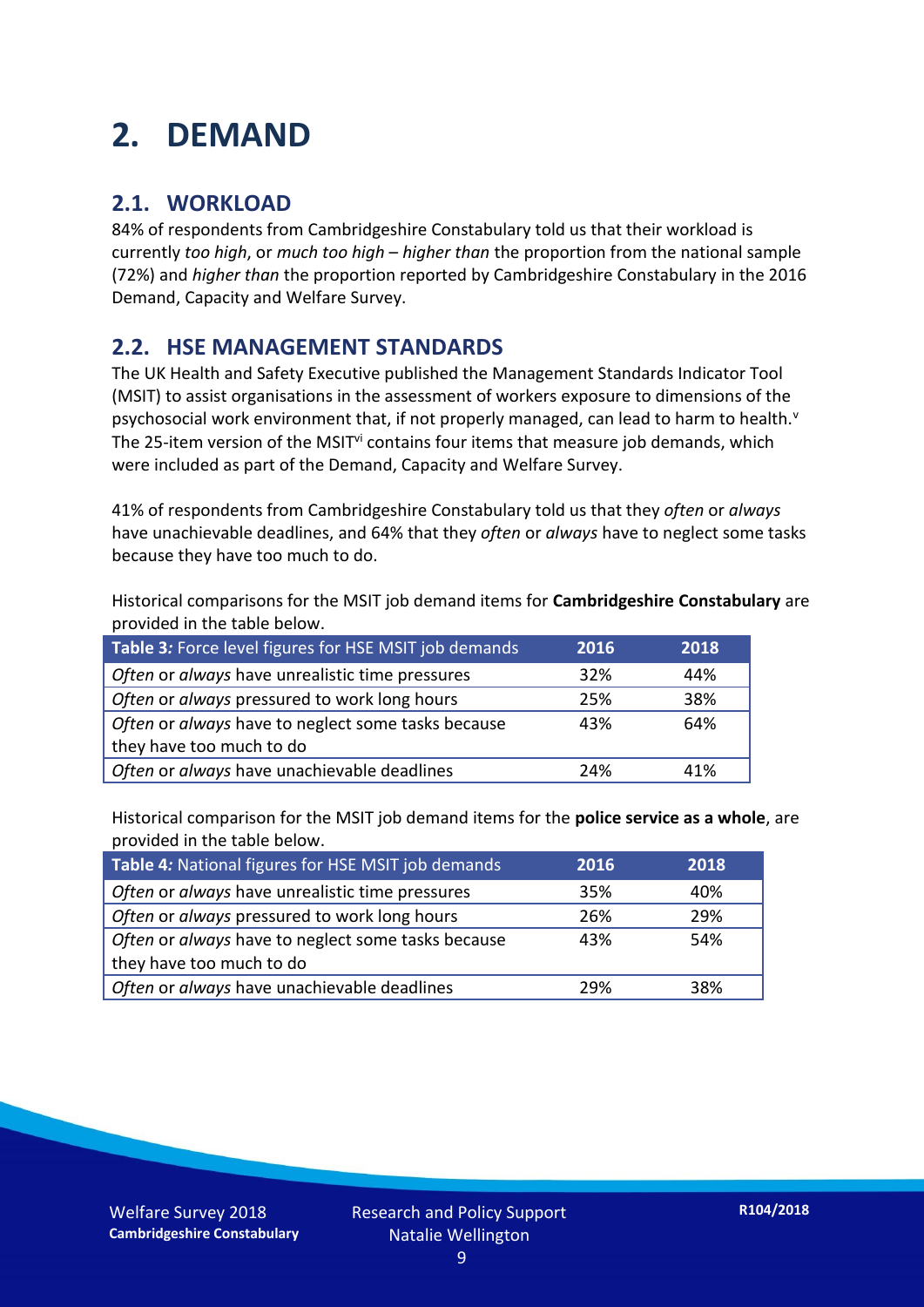#### **2.3. AMOUNT AND PACE OF WORK**

76% of respondents from Cambridgeshire Constabulary *disagreed* or *strongly disagreed* that they were able to meet all of the conflicting demands on their time, whilst 4% *agreed* or *strongly agreed* that they had enough time engage in proactive policing in their team/unit. The proportion of officers from Cambridgeshire Constabulary reporting to have enough time to engage in proactive policing is *lower than* the proportion in 2016.

Across the police service as a whole, 74% of respondents *disagreed* or *strongly disagreed* that they were able to meet all of the conflicting demands on their time and 90% *disagreed* or *strongly disagreed* that there are enough officers to manage all the demands made on their team/unit.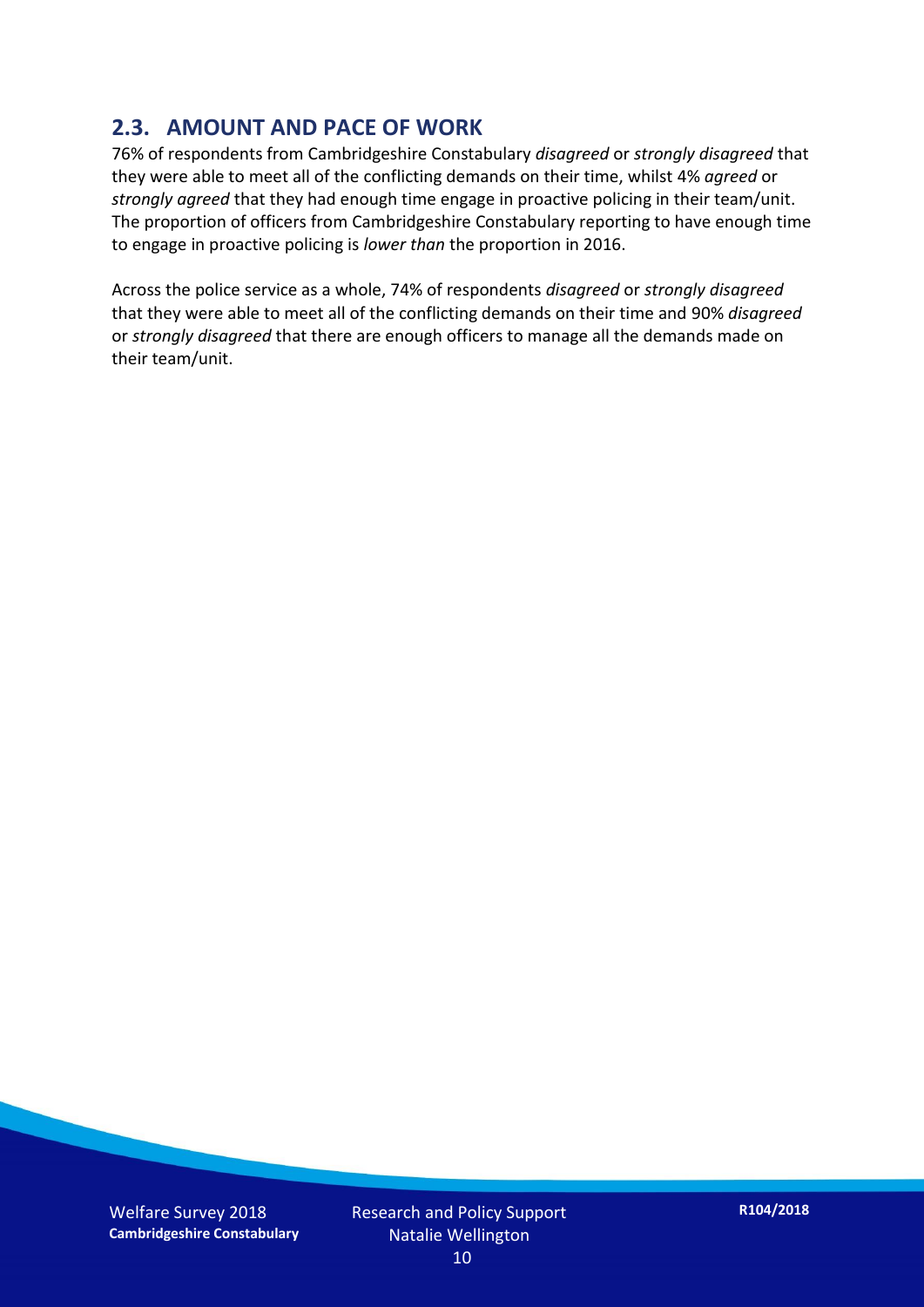## **3. CAPACITY**

#### **3.1. MINIMUM OFFICER STAFFING**

79% of respondents from Cambridgeshire Constabulary indicated that their team or unit had a minimum officer staffing level.

Among respondents whose team or unit had a minimum officer staffing level, 25% indicated that this level was *never* or *rarely* achieved. This can be compared to 2016 where 19% of respondents from Cambridgeshire Constabulary indicated that the minimum officer staffing level was *never* or *rarely* achieved.

#### **3.2. OFFICER STAFFING ARRANGEMENTS**

78% of respondents *disagreed* or *strongly disagreed* that the way officer staffing levels are determined in their team/unit seems to be effective; *higher than* the proportion reported in 2016.

Historical comparisons of two key items relating to capacity to deal with demand for **Cambridgeshire Constabulary** are provided in the table below.

| Table 5: Force level figures for key items relating to capacity                                                     |                                                      |      |  |
|---------------------------------------------------------------------------------------------------------------------|------------------------------------------------------|------|--|
| <b>Statements</b>                                                                                                   | % of respondents who<br>disagreed with the statement |      |  |
|                                                                                                                     | 2016                                                 | 2018 |  |
| There are enough officers in my team/unit for me to do<br>my job properly                                           | 75%                                                  | 87%  |  |
| In my experience, we generally have enough officers to<br>manage all the demands being made on us as a<br>team/unit | 83%                                                  | 94%  |  |

Historical comparisons of the same items for the **police service as a whole** are provided in the table below.

| Table 6: National figures for key items relating to capacity                                                        |                                                      |      |  |  |
|---------------------------------------------------------------------------------------------------------------------|------------------------------------------------------|------|--|--|
| <b>Statements</b>                                                                                                   | % of respondents who<br>disagreed with the statement |      |  |  |
|                                                                                                                     | 2016                                                 | 2018 |  |  |
| There are enough officers in my team/unit for me to do<br>my job properly                                           | 78%                                                  | 83%  |  |  |
| In my experience, we generally have enough officers to<br>manage all the demands being made on us as a<br>team/unit | 85%                                                  | 90%  |  |  |

Welfare Survey 2018 **Cambridgeshire Constabulary**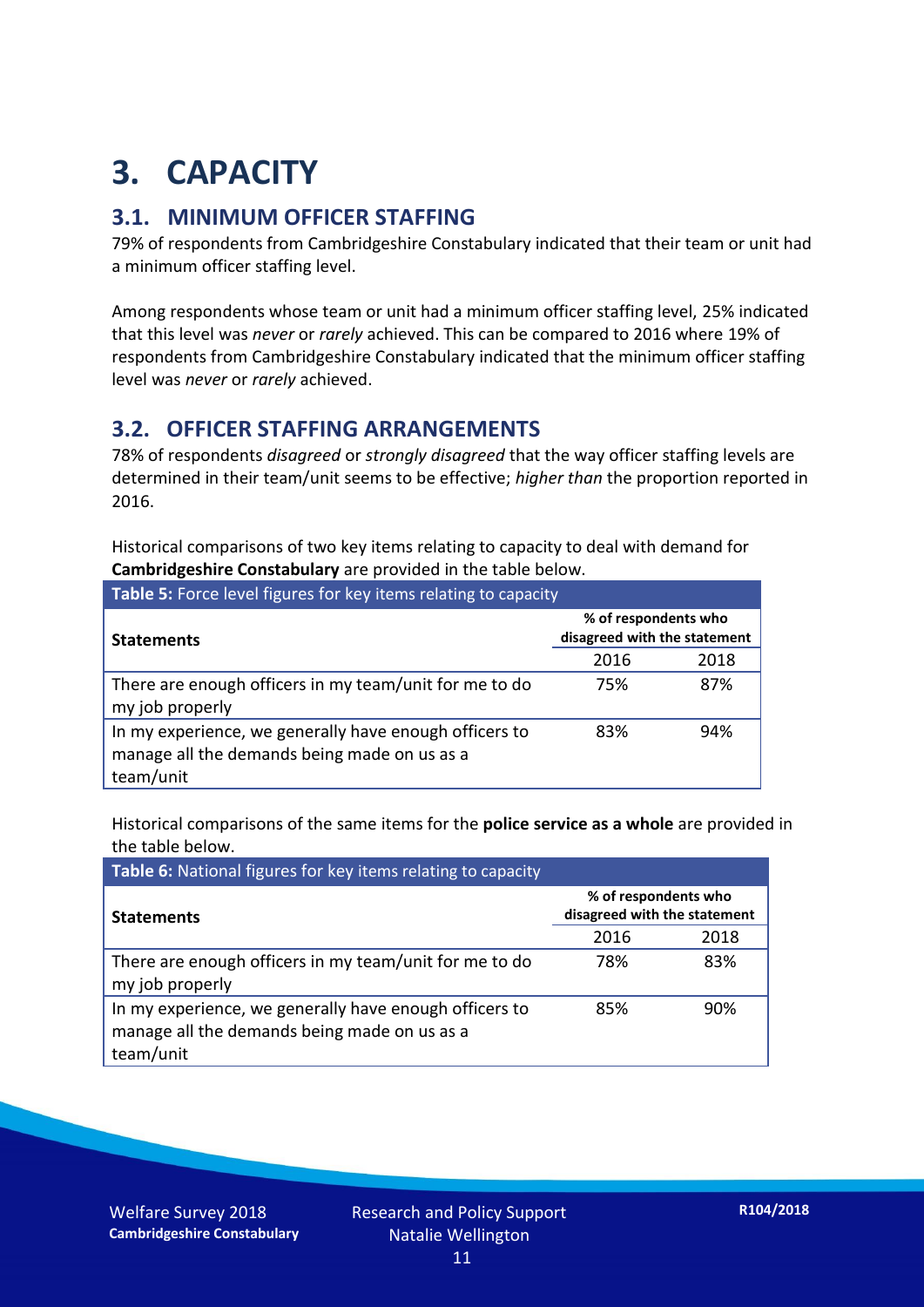## **4. HEALTH AND WELLBEING**

#### **4.1. OVERALL LIFE SATISFACTION**

Respondents were asked to rate their overall life satisfaction between 0 and 10, where 0 was 'not at all satisfied' and 10 was 'completely satisfied.'

The average (mean) rating for overall life satisfaction for respondents from Cambridgeshire Constabulary was 5/10 (range 0-10). 22% of respondents reported life satisfaction rating of 2 or less.

These results can be compared to the National average of 6/10, with 15% of respondents reporting an overall life satisfaction rating of 2 or less.

#### **4.2. OVERALL PHYSICAL HEALTH**

Participants were asked to rate their overal health on a scale from *very good* to *very poor*. An historical comparison for both national and local figures for this item are below.

| Table 7: Self-rated overall physical health |                       | 2016 | 2018 |
|---------------------------------------------|-----------------------|------|------|
|                                             | Very poor             | 2%   | 1%   |
|                                             | Poor                  | 15%  | 10%  |
| <b>Force level figures</b>                  | Neither good nor poor | 23%  | 18%  |
|                                             | Good                  | 48%  | 52%  |
|                                             | Very good             | 12%  | 19%  |
| <b>National figures</b>                     | Very poor             | 1%   | 1%   |
|                                             | Poor                  | 11%  | 6%   |
|                                             | Neither good nor poor | 23%  | 17%  |
|                                             | Good                  | 53%  | 54%  |
|                                             | Very good             | 13%  | 23%  |

#### **4.3. SINGLE ITEM INDICATOR OF STRESS**

Work related stress was measured using a single-item measure. 55% of respondents from Cambridgeshire Constabulary presented with a non-diagnostic case of work-related stress.<sup>vii</sup>

This is *higher than* the proportion reported in the 2016 iteration of this survey and *higher than* the proportion reported in this year's national results.

Stress outside of work was assessed using an adaptation of the work-related stress measure. 10% of respondents from Cambridgeshire Constabulary presented with a non-diagnostic case of stress outside of work.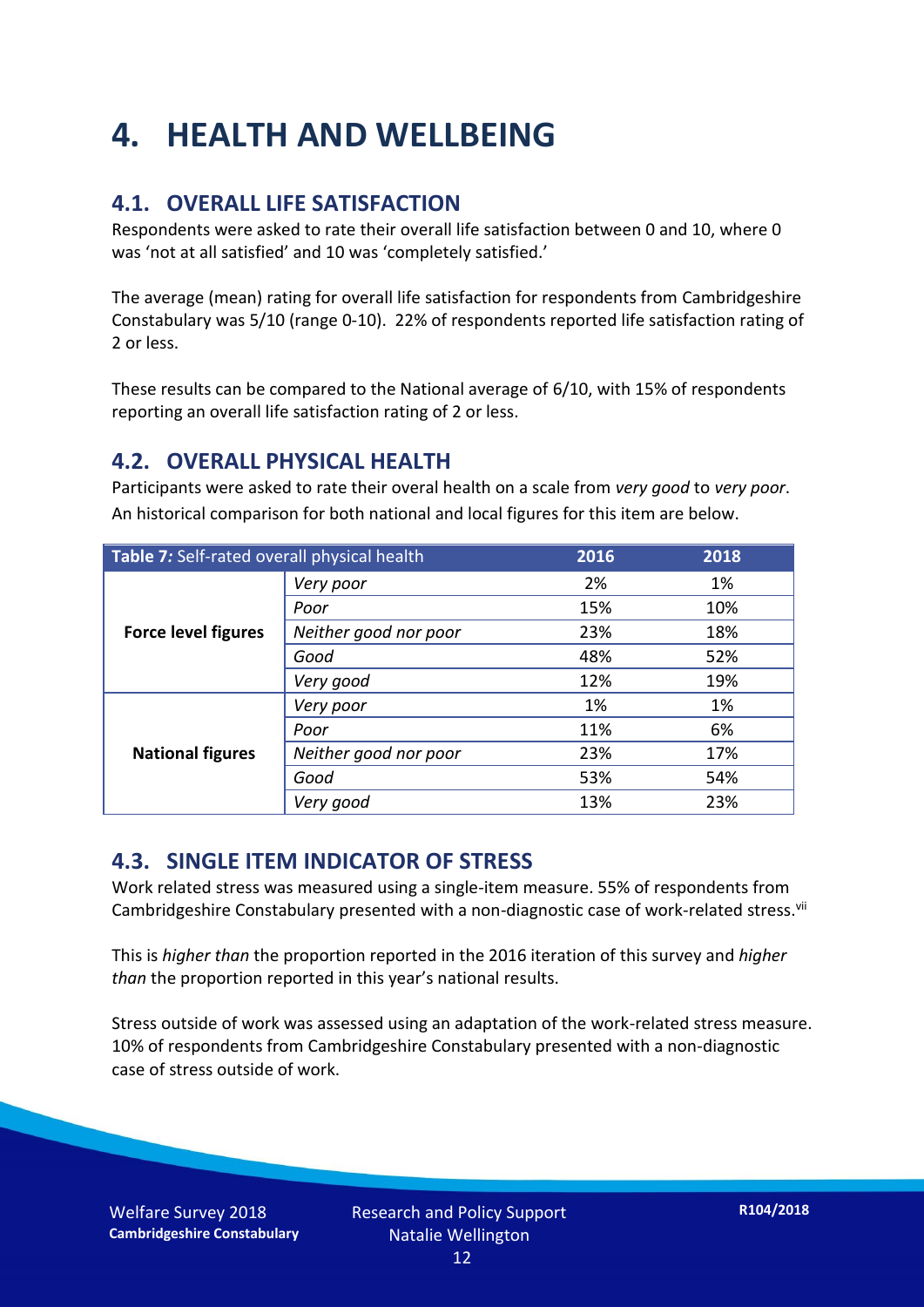#### **4.4. SINGLE ITEM INDICATOR FOR MENTAL HEALTH**

A top-level broad overview of mental wellbeing was established using an item that asked respondents to indicate whether they had experienced feelings of stress, low mood, anxiety, or other difficulties with their health and wellbeing over the last 12 months.

87% of respondents from Cambridgeshire Constabulary indicated that they had experienced feelings of stress, low mood, anxiety, or other difficulties with their health and wellbeing over the last 12 months; with 98% also indicating that these feelings were caused, or made worse by work.

#### **4.5. MENTAL WELLBEING**

Mental wellbeing can be broadly conceptualized as having two dimensions. The first concerns positive affect (i.e. pleasurable aspects of wellbeing such as feelings of optimism, cheerfulness, and relaxation). The second concerns psychological functioning (i.e. such as clear thinking, self-acceptance, personal development, competence, and autonomy).

To investigate mental wellbeing in more detail the two-dimensional structure of mental wellbeing described above was assessed using the short Warwick-Edinburgh Mental Wellbeing Scale (SWEMWBS). viii The scale asks individuals to rate their experience during the last two weeks for seven positively framed statements.

SWEMWBS findings for **Cambridgeshire Constabulary** are presented in the table below alongside those for national sample for 2016 and 2018.

**Table 8**: % of respondents that reported experiencing the following positive aspects of wellbeing *rarely* or *none of the time* over the previous 2 weeks

| <b>SWEMWBS item</b>                           | <b>National figures</b> |      | <b>Force level figures</b> |      |
|-----------------------------------------------|-------------------------|------|----------------------------|------|
|                                               | 2016                    | 2018 | 2016                       | 2018 |
| I've been feeling optimistic about the future | 62%                     | 36%  | 53%                        | 42%  |
| I've been feeling useful                      | 28%                     | 25%  | 19%                        | 27%  |
| I've been feeling relaxed                     | 60%                     | 48%  | 62%                        | 53%  |
| I've been dealing with problems well          | 20%                     | 19%  | 20%                        | 21%  |
| I've been thinking clearly                    | 16%                     | 16%  | 18%                        | 21%  |
| I've been feeling close to other people       | 34%                     | 28%  | 28%                        | 29%  |
| I've been able to make up my own mind         | 13%                     | 10%  | 16%                        | 11%  |
| about things                                  |                         |      |                            |      |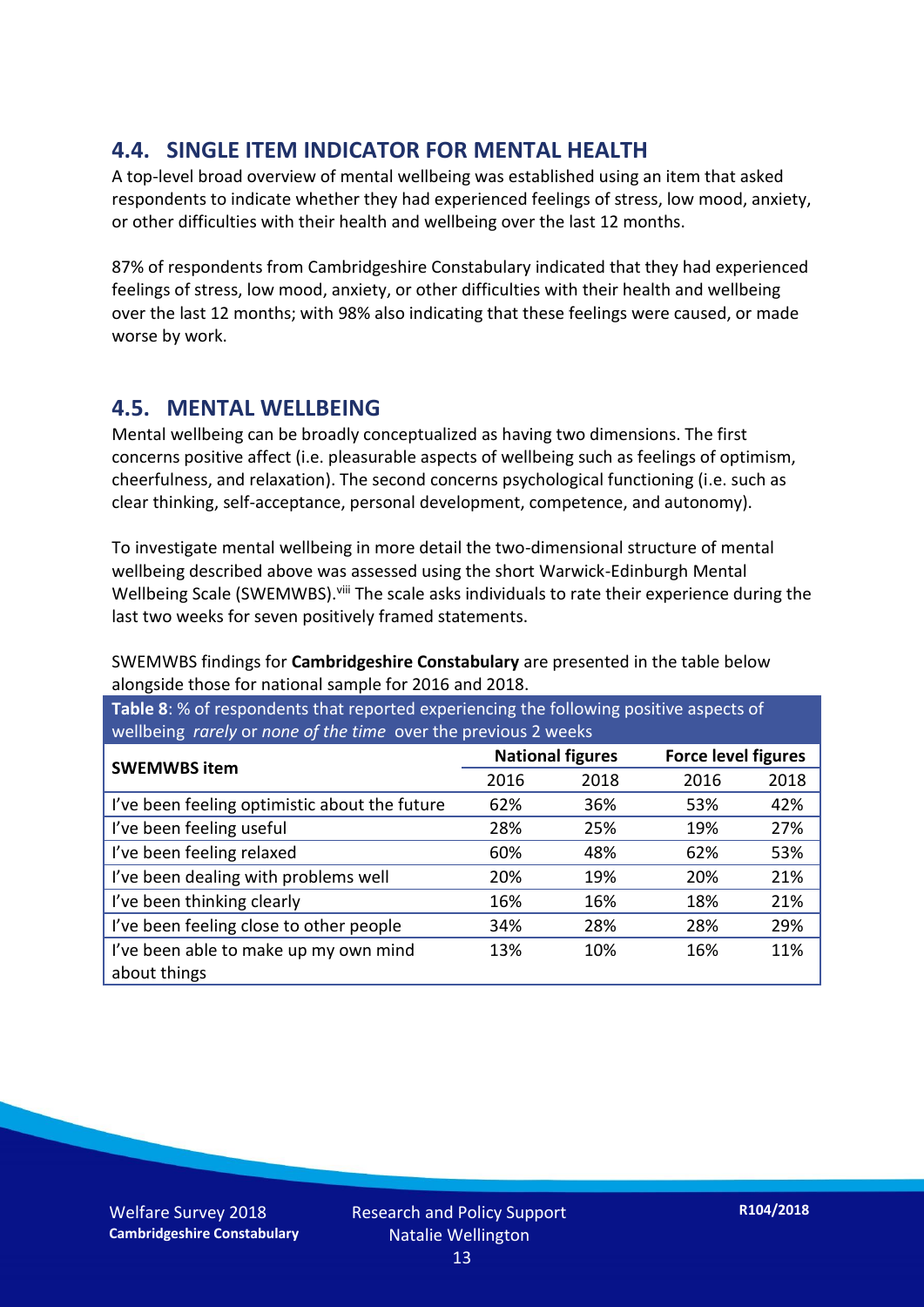#### **4.6. HELP SEEKING**

A question was applied to identify those who had ever **sought help** for feelings of stress, low mood, anxiety, or any other difficulties with mental health and wellbeing. Examples of sources of help were provided including GP, occupational health department, psychologist, therapist, and counsellor.

42% of responses from Cambridgeshire Constabulary had previously sought help for feelings of stress, low mood, anxiety or other difficulties with their mental health and wellbeing, 61% of which had done so within the last 12 months.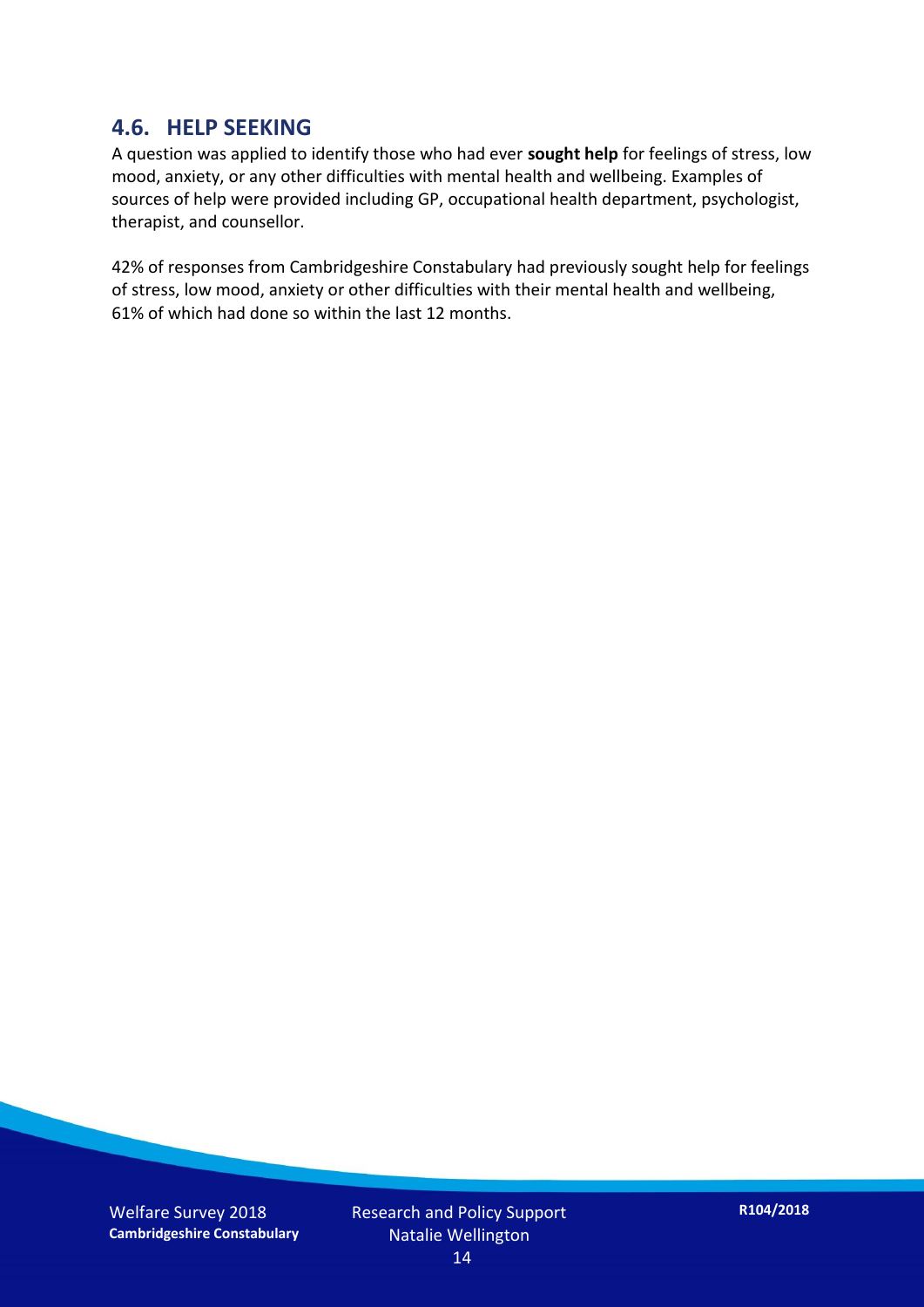### **5. ABSENCE BEHAVIOUR**

#### **5.1. ABSENCE**

60% of respondents from Cambridgeshire Constabulary reported one or more days of sickness absence and 32% of respondents indicated that at least one day of their sickness absence was attributable to stress, depression, or anxiety.

The national proportion of respondents who had taken one or more days of sickness absence was 56% and 32% of respondents indicated that at least one day of their sickness absence was attributable to stress, depression, or anxiety.

#### **5.2. PRESENTEEISM AND LEAVEISM**

Presenteeism is the act of attending work while ill. This has been shown to be associated with subsequent health decline, particularly in relation to burnout,  $\alpha$  and can to lead to elevated absenteeism.<sup>x</sup> Moreover, evidence suggests that presenteeism can compound the effects of the initial illness and negatively influence job satisfaction, resulting in negative job attitudes and withdrawal from work.<sup>xi</sup>

Leaveism is a recently coined term to describe hidden sickness absence and work undertaken during rest periods, including using allocated time off such as annual leave entitlements to take time off when they are in fact unwell.

Findings for Cambridgeshire Constabulary are presented in the graph below.



#### *Figure 1: Force level figures for presenteeism and leaveism*

Welfare Survey 2018 **Cambridgeshire Constabulary** Research and Policy Support Natalie Wellington 15

**R104/2018**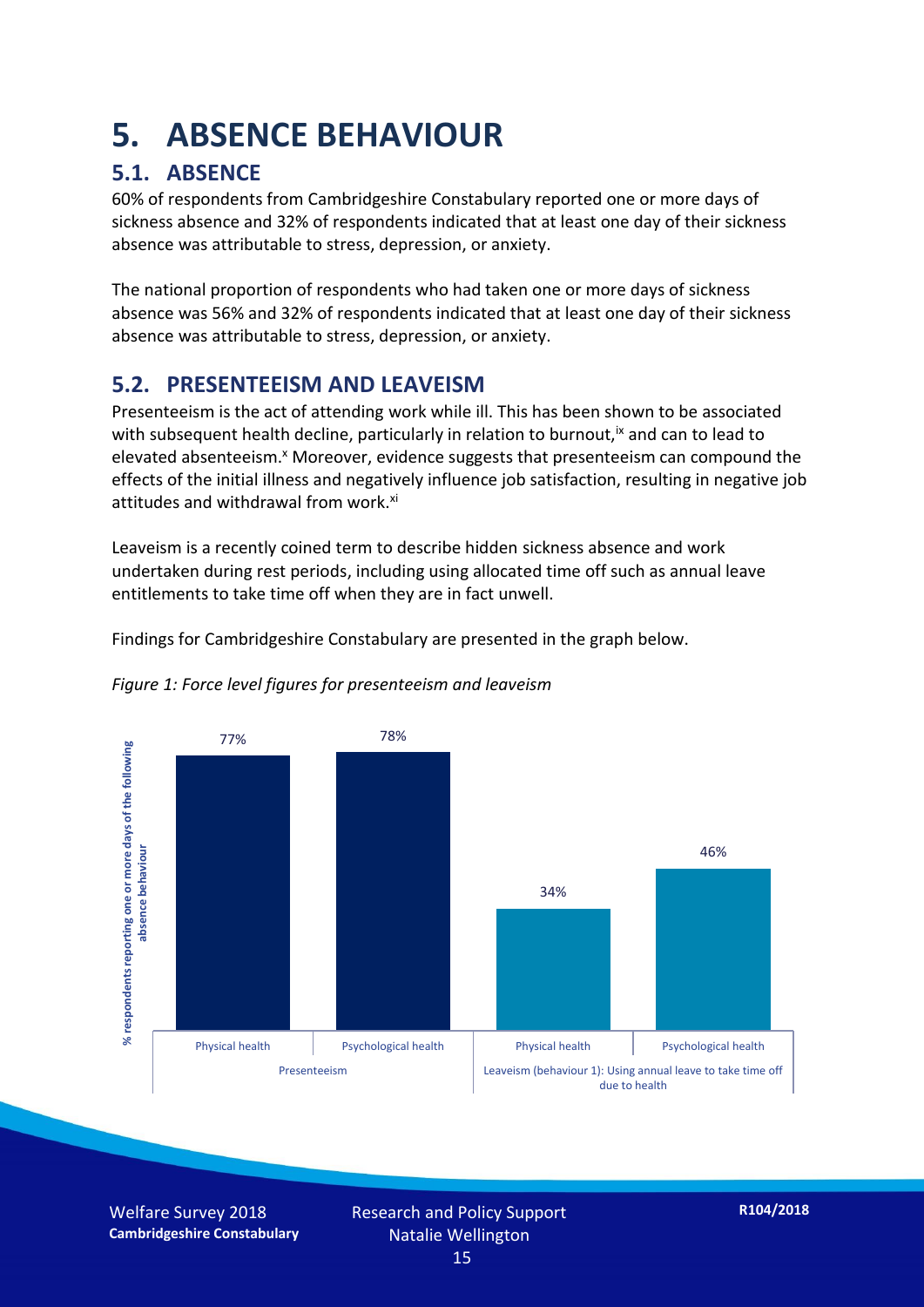### **6. Violence and physical injuries**

#### **6.1. VIOLENCE**

Verbal and physical violence was assessed using four questions regarding how often officers received verbal insults, verbal threats, unarmed physical attacks, and attacks with a weapon from members of the public over the previous 12 months. Findings are presented in the table below.

**Table 9:** Force level figures for frequency of verbal and physical violence from members of the public

| Type of violent victimisation                      | % of respondents indicating frequency<br>of experience as at least once a week |      |  |
|----------------------------------------------------|--------------------------------------------------------------------------------|------|--|
|                                                    | 2016                                                                           | 2018 |  |
| Verbal insults (e.g., swearing, shouting, abuse)   | 40%                                                                            | 32%  |  |
| Verbal threats (e.g., threat of hitting, threat of | 19%                                                                            | 19%  |  |
| kicking)                                           |                                                                                |      |  |
| *Spitting assaults (i.e. being deliberately spat   |                                                                                | 2%   |  |
| upon)                                              |                                                                                |      |  |
| Unarmed physical attacks (e.g., struggling to      | 12%                                                                            | 9%   |  |
| get free, wrestling, hitting, kicking)             |                                                                                |      |  |
| Use of a deadly weapon (e.g., stick, bottle, axe,  | 1%                                                                             | 1%   |  |
| firearm)                                           |                                                                                |      |  |

\*Spitting assaults data was only available from 2018.

#### **6.2. INJURIES**

20% of Cambridgeshire Constabulary respondents reported that they had suffered one or more injuries that required medical attention as a result of work-related **violence** in the last year – losing more than 194 days in sickness absence.

This is *higher than* the proportion reporting one or more injuries as a result of work-related **violence** than reported in the 2016 iteration of this survey and *lower than* the proportion compared to this year's national results.

12% of Cambridgeshire Constabulary respondents also reported that they had suffered one or more injuries that required medical attention as a result of work-related **accidents** in the last year – losing more than 56 days in sickness absence.

This is *lower than* the proportion reporting one or more injuries as a result of work-related **accidents** in the 2016 iteration of this survey and *lower than* the proportion compared to this year's national results.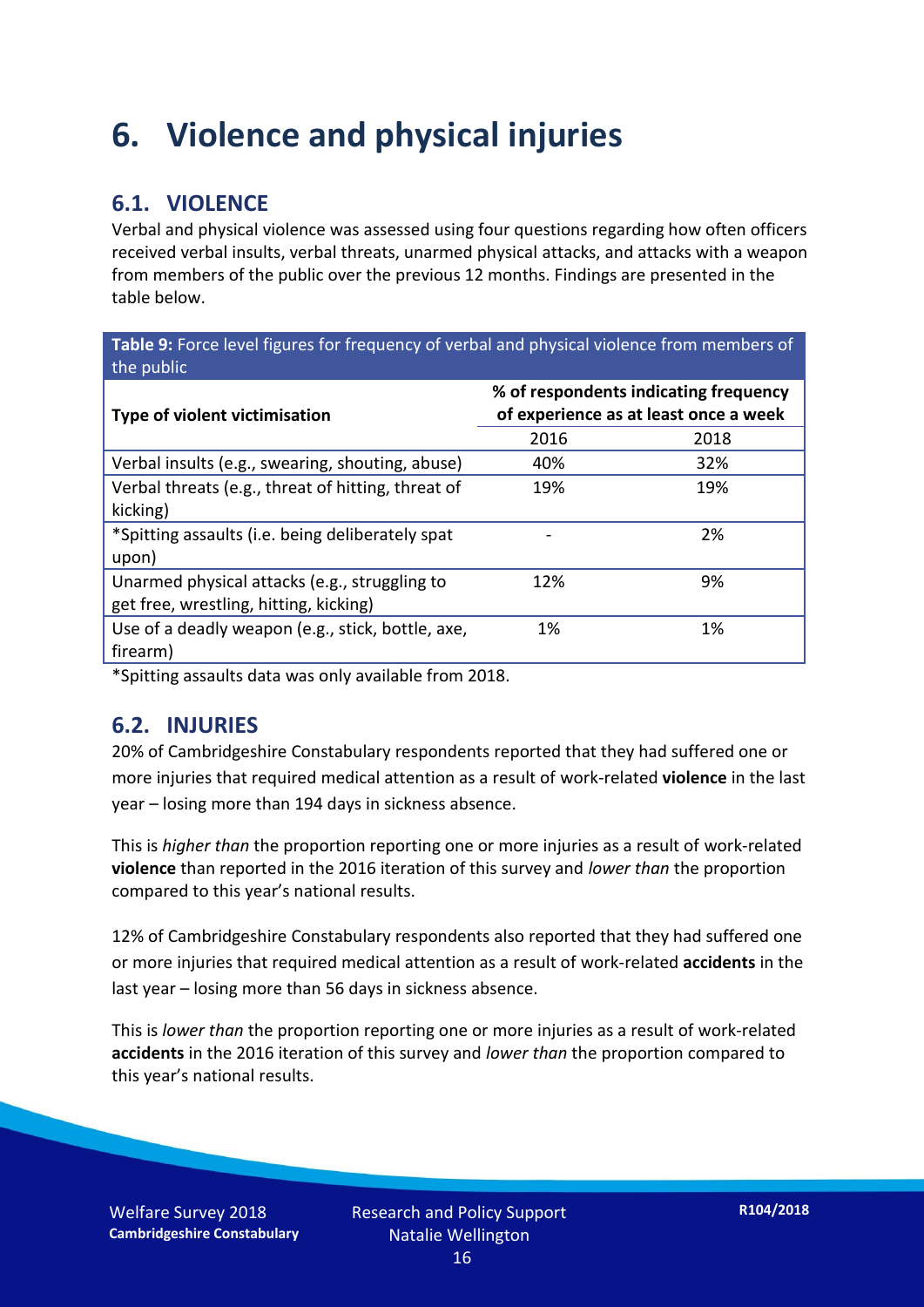## **7. ORGANISATIONAL SUPPORT: MENTAL HEALTH & WELLBEING**

Participants who indicated that they had sought help for difficulties with mental health and wellbeing were presented with additional questions concerning disclosure to a line manager.

#### **7.1. DISCLOSURE**

74% of respondents from Cambridgeshire Constabulary, for whom it was applicable, reported that they had disclosed seeking mental health and wellbeing support to their line managers. This can be compared with 74% from the same survey in 2016.

#### **7.2. REASONS FOR NON-DISCLOSURE**

Respondents who did not disclose to their line managers that they had sought mental health and wellbeing support, were asked to indicate why. Findings are presented in the table below.

| Table 10: Reasons for non-disclosure                        |                     |                 |  |
|-------------------------------------------------------------|---------------------|-----------------|--|
|                                                             | % of total mentions |                 |  |
| Item                                                        | Force level         | <b>National</b> |  |
|                                                             | figures             | figures         |  |
| I was worried that my other colleagues would find out       | 2%                  | 10%             |  |
| I thought it would negatively affect my opportunities for   | 16%                 | 11%             |  |
| promotion and/or specialising                               |                     |                 |  |
| It wasn't affecting my work                                 | 12%                 | 7%              |  |
| I didn't want to be treated differently (in a negative way) | 12%                 | 13%             |  |
| I felt it was a personal matter                             | 21%                 | 20%             |  |
| I have had negative experiences of disclosing in the past   | 5%                  | 6%              |  |
| I thought it would have a negative impact on my career      | 14%                 | 10%             |  |
| There is a negative attitude in the police service towards  | 5%                  | 12%             |  |
| people who experience difficulties with their mental health |                     |                 |  |
| and wellbeing                                               |                     |                 |  |
| I did not think my line manager would treat me with         | 7%                  | 7%              |  |
| empathy                                                     |                     |                 |  |
| For reasons other than those listed above                   | 7%                  | 4%              |  |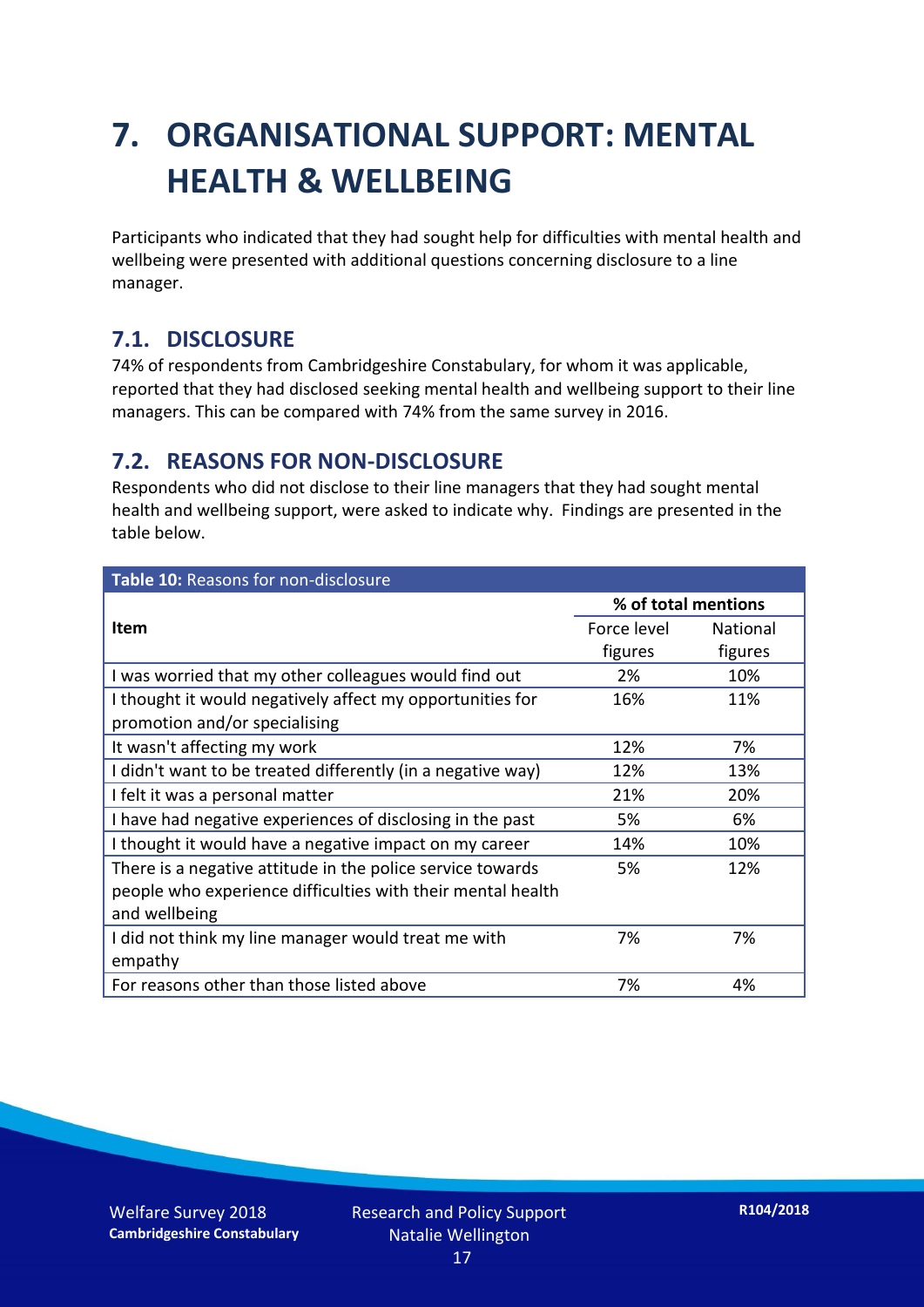#### **7.3. ATTITUDES TO MENTAL HEALTH AND WELLBEING**

All respondents were asked about the attitude of the police service towards mental health and wellbeing.

Respondents were provided with a list of statements, and asked to indicate the extent to which they agreed or disagreed with the statement.

The table below shows the percentage of respondents who agreed with three key statements about the police services attitudes towards mental health and wellbeing for both Cambridgeshire Constabulary, and the police service as a whole.

| Table 11: Attitudes to mental health and wellbeing |                                                    |                         |  |
|----------------------------------------------------|----------------------------------------------------|-------------------------|--|
| <b>Statements</b>                                  | % of respondents that agreed with<br>the statement |                         |  |
|                                                    | Force level figures                                | <b>National figures</b> |  |
| The police service encourages staff to talk openly | 57%                                                | 45%                     |  |
| about mental health and wellbeing                  |                                                    |                         |  |
| Someone would be treated differently (in a         | 28%                                                | 37%                     |  |
| negative way) if they disclosed difficulties with  |                                                    |                         |  |
| their mental health and wellbeing                  |                                                    |                         |  |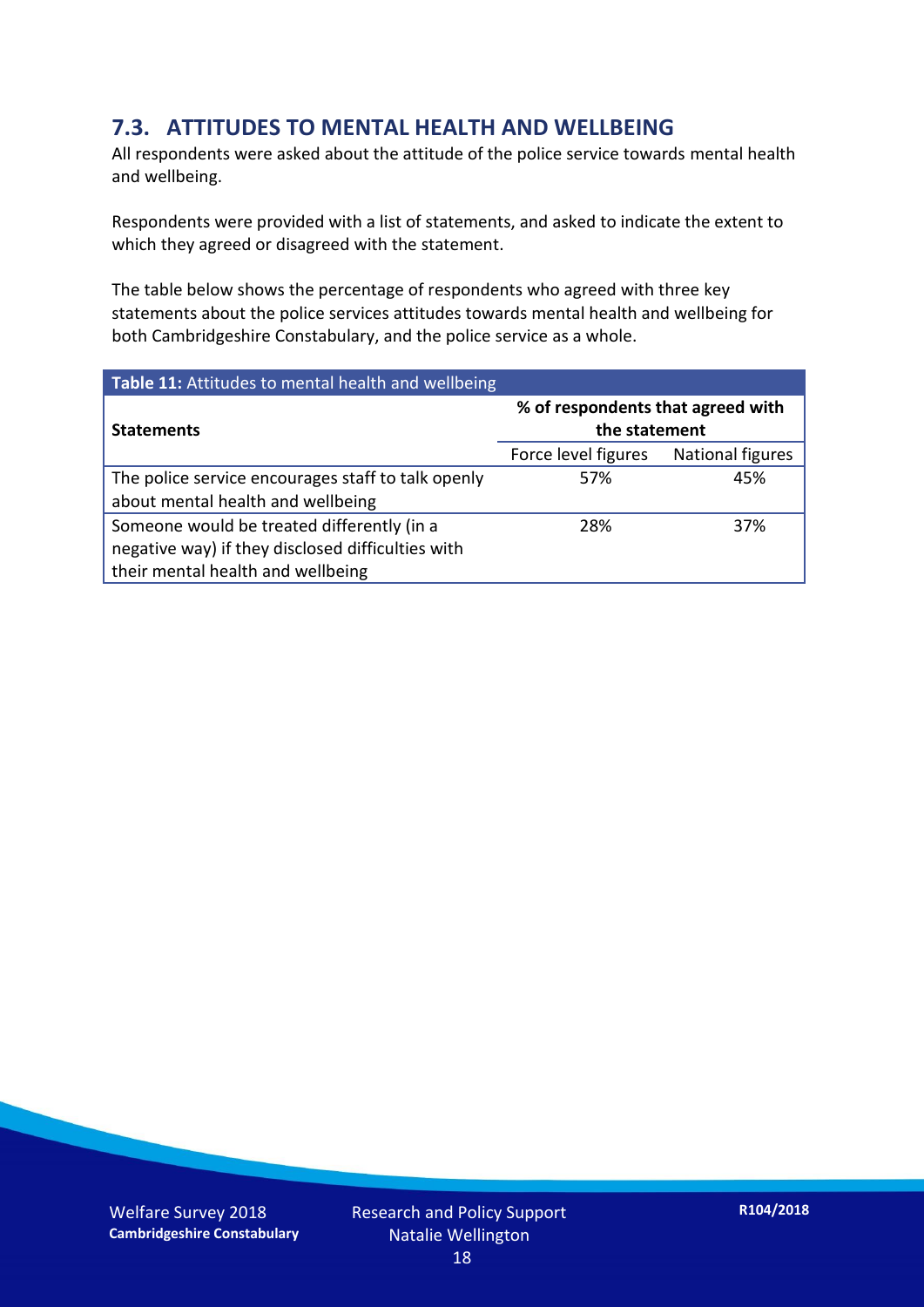### **8. Notes for JBBs**

Additional findings from the 2018 Demand, Capacity and Welfare survey are available on request from the Research and Policy department. Additional topics include, but are not limited to:

- Morale,
- Fatigue and sleep,
- Managerial mental health and wellbeing support,
- Organisational change, and
- Organisational justice.

The findings of the survey can also be broken down in more detail in terms of different demographic groups, such as rank, role or length of service. However please be aware that we can only go into a certain level of detail with this demographic data in order to preserve respondents' confidentiality.

JBBs wishing to obtain further information can contact [ResearchandDataCollection@polfed.org](mailto:ResearchandDataCollection@polfed.org) to discuss their requirements.

The Research and Policy Department only has one member of staff responsible for these data requests; please bear this in mind in terms of turnaround times and the amount of data you request when contacting the team.

All other interested parties should speak to their local JBB in the first instance.